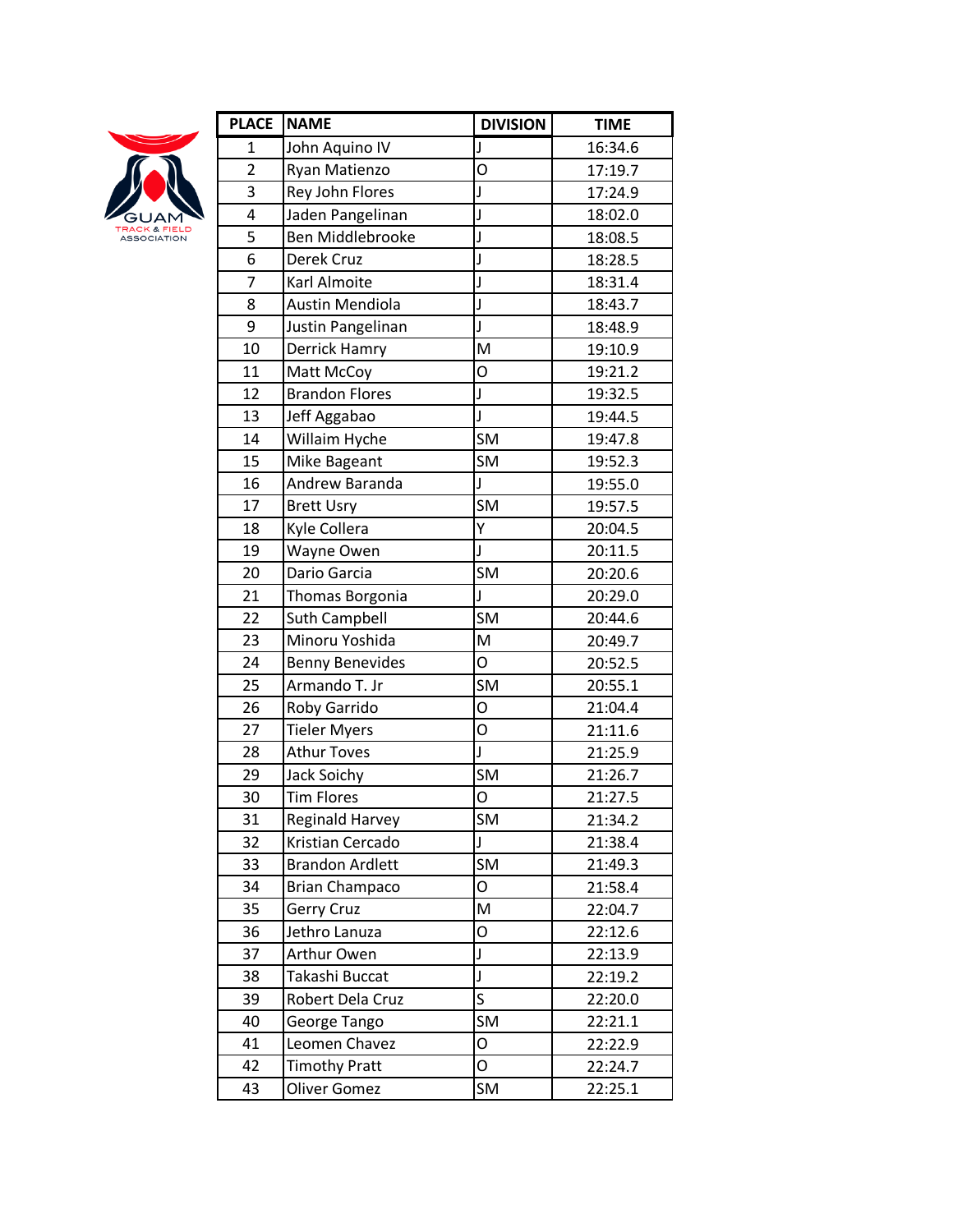| 45<br>J<br>David Santos<br>22:29.1<br>46<br>Oliver Cerbo<br>M<br>22:32.5<br>47<br>J<br>Casey Zinser<br>22:37.6<br>O<br>48<br><b>Brandy Thompson</b><br>22:38.3<br>Υ<br>49<br>Takumi Ito<br>22:40.8<br>J<br>50<br>Joseph Munoz<br>22:44.5<br>51<br>J<br><b>Ben Lee Ulloa</b><br>22:51.5<br>52<br>Ý<br>Harold Gaerlan<br>22:57.0<br>53<br>SM<br>Ronald Zhaiyar<br>23:02.2<br>54<br>Υ<br>Gerrell<br>23:03.3<br>$\overline{O}$<br>55<br>Joshua Hanna<br>23:11.6<br>56<br><b>SM</b><br>James Mendiola<br>23:12.0<br>57<br><b>SM</b><br><b>Jeff Paesie</b><br>23:20.3<br>S<br>58<br>Scott Bruboken<br>23:21.3<br>59<br>SM<br>Ray Estiola<br>23:25.9<br>60<br>M<br>Sunardi Li<br>23:26.7<br>61<br>J<br>Jeremy Cruz<br>23:27.7<br>62<br>J<br>23:29.8<br>Christopher Andrada<br>O<br>63<br>Mark Mansanao<br>23:33.4<br>SM<br>64<br>Erik So<br>23:34.6<br>O<br>65<br>Czyz Leonen<br>23:42.2<br>O<br>66<br>Thomas Partacia<br>23:43.8<br>67<br>M<br>23:49.7<br>Anthony Mariano<br>Υ<br>68<br>Spider Man<br>23:54.0<br>Pablo Cercenia<br>69<br>GM<br>24:01.4<br>O<br>70<br>24:06.7<br>Kenneth Ryan<br>71<br>Ronald Millaracia<br>J<br>24:14.7<br>72<br>SM<br>Robin<br>24:15.2<br>Y<br>73<br>June Jordan<br>24:15.6<br>Υ<br>74<br>Jesse O<br>24:19.1<br>75<br>Jeric Quijano<br>J<br>24:20.4<br>76<br>Johhny Quitigua<br>J<br>24:23.6<br>Y<br>77<br>Donavin Lamb<br>24:29.8<br>SM<br>78<br>Sherwin Mia<br>24:44.8<br>79<br>Aaron Arizala<br>J<br>24:45.8<br>$\mathsf S$<br>80<br>Nick Soriano Jr<br>24:47.6<br>SM<br>81<br><b>Agustin Sudo</b><br>24:50.3<br>82<br>M<br>Taka Soyama<br>24:55.6<br><b>SM</b><br>83<br>Gus Delgado<br>24:56.4<br>84<br>John Carlo Baroyo<br>O<br>24:56.8<br>$\overline{O}$<br>85<br>Raul Gomez<br>25:01.6<br>86<br>J<br>Kain Hufalak<br>25:02.3 | 44 | Justin Sablan | M | 22:28.2 |
|-----------------------------------------------------------------------------------------------------------------------------------------------------------------------------------------------------------------------------------------------------------------------------------------------------------------------------------------------------------------------------------------------------------------------------------------------------------------------------------------------------------------------------------------------------------------------------------------------------------------------------------------------------------------------------------------------------------------------------------------------------------------------------------------------------------------------------------------------------------------------------------------------------------------------------------------------------------------------------------------------------------------------------------------------------------------------------------------------------------------------------------------------------------------------------------------------------------------------------------------------------------------------------------------------------------------------------------------------------------------------------------------------------------------------------------------------------------------------------------------------------------------------------------------------------------------------------------------------------------------------------------------------------------------------------------------------------------------------------------------------------------------|----|---------------|---|---------|
|                                                                                                                                                                                                                                                                                                                                                                                                                                                                                                                                                                                                                                                                                                                                                                                                                                                                                                                                                                                                                                                                                                                                                                                                                                                                                                                                                                                                                                                                                                                                                                                                                                                                                                                                                                 |    |               |   |         |
|                                                                                                                                                                                                                                                                                                                                                                                                                                                                                                                                                                                                                                                                                                                                                                                                                                                                                                                                                                                                                                                                                                                                                                                                                                                                                                                                                                                                                                                                                                                                                                                                                                                                                                                                                                 |    |               |   |         |
|                                                                                                                                                                                                                                                                                                                                                                                                                                                                                                                                                                                                                                                                                                                                                                                                                                                                                                                                                                                                                                                                                                                                                                                                                                                                                                                                                                                                                                                                                                                                                                                                                                                                                                                                                                 |    |               |   |         |
|                                                                                                                                                                                                                                                                                                                                                                                                                                                                                                                                                                                                                                                                                                                                                                                                                                                                                                                                                                                                                                                                                                                                                                                                                                                                                                                                                                                                                                                                                                                                                                                                                                                                                                                                                                 |    |               |   |         |
|                                                                                                                                                                                                                                                                                                                                                                                                                                                                                                                                                                                                                                                                                                                                                                                                                                                                                                                                                                                                                                                                                                                                                                                                                                                                                                                                                                                                                                                                                                                                                                                                                                                                                                                                                                 |    |               |   |         |
|                                                                                                                                                                                                                                                                                                                                                                                                                                                                                                                                                                                                                                                                                                                                                                                                                                                                                                                                                                                                                                                                                                                                                                                                                                                                                                                                                                                                                                                                                                                                                                                                                                                                                                                                                                 |    |               |   |         |
|                                                                                                                                                                                                                                                                                                                                                                                                                                                                                                                                                                                                                                                                                                                                                                                                                                                                                                                                                                                                                                                                                                                                                                                                                                                                                                                                                                                                                                                                                                                                                                                                                                                                                                                                                                 |    |               |   |         |
|                                                                                                                                                                                                                                                                                                                                                                                                                                                                                                                                                                                                                                                                                                                                                                                                                                                                                                                                                                                                                                                                                                                                                                                                                                                                                                                                                                                                                                                                                                                                                                                                                                                                                                                                                                 |    |               |   |         |
|                                                                                                                                                                                                                                                                                                                                                                                                                                                                                                                                                                                                                                                                                                                                                                                                                                                                                                                                                                                                                                                                                                                                                                                                                                                                                                                                                                                                                                                                                                                                                                                                                                                                                                                                                                 |    |               |   |         |
|                                                                                                                                                                                                                                                                                                                                                                                                                                                                                                                                                                                                                                                                                                                                                                                                                                                                                                                                                                                                                                                                                                                                                                                                                                                                                                                                                                                                                                                                                                                                                                                                                                                                                                                                                                 |    |               |   |         |
|                                                                                                                                                                                                                                                                                                                                                                                                                                                                                                                                                                                                                                                                                                                                                                                                                                                                                                                                                                                                                                                                                                                                                                                                                                                                                                                                                                                                                                                                                                                                                                                                                                                                                                                                                                 |    |               |   |         |
|                                                                                                                                                                                                                                                                                                                                                                                                                                                                                                                                                                                                                                                                                                                                                                                                                                                                                                                                                                                                                                                                                                                                                                                                                                                                                                                                                                                                                                                                                                                                                                                                                                                                                                                                                                 |    |               |   |         |
|                                                                                                                                                                                                                                                                                                                                                                                                                                                                                                                                                                                                                                                                                                                                                                                                                                                                                                                                                                                                                                                                                                                                                                                                                                                                                                                                                                                                                                                                                                                                                                                                                                                                                                                                                                 |    |               |   |         |
|                                                                                                                                                                                                                                                                                                                                                                                                                                                                                                                                                                                                                                                                                                                                                                                                                                                                                                                                                                                                                                                                                                                                                                                                                                                                                                                                                                                                                                                                                                                                                                                                                                                                                                                                                                 |    |               |   |         |
|                                                                                                                                                                                                                                                                                                                                                                                                                                                                                                                                                                                                                                                                                                                                                                                                                                                                                                                                                                                                                                                                                                                                                                                                                                                                                                                                                                                                                                                                                                                                                                                                                                                                                                                                                                 |    |               |   |         |
|                                                                                                                                                                                                                                                                                                                                                                                                                                                                                                                                                                                                                                                                                                                                                                                                                                                                                                                                                                                                                                                                                                                                                                                                                                                                                                                                                                                                                                                                                                                                                                                                                                                                                                                                                                 |    |               |   |         |
|                                                                                                                                                                                                                                                                                                                                                                                                                                                                                                                                                                                                                                                                                                                                                                                                                                                                                                                                                                                                                                                                                                                                                                                                                                                                                                                                                                                                                                                                                                                                                                                                                                                                                                                                                                 |    |               |   |         |
|                                                                                                                                                                                                                                                                                                                                                                                                                                                                                                                                                                                                                                                                                                                                                                                                                                                                                                                                                                                                                                                                                                                                                                                                                                                                                                                                                                                                                                                                                                                                                                                                                                                                                                                                                                 |    |               |   |         |
|                                                                                                                                                                                                                                                                                                                                                                                                                                                                                                                                                                                                                                                                                                                                                                                                                                                                                                                                                                                                                                                                                                                                                                                                                                                                                                                                                                                                                                                                                                                                                                                                                                                                                                                                                                 |    |               |   |         |
|                                                                                                                                                                                                                                                                                                                                                                                                                                                                                                                                                                                                                                                                                                                                                                                                                                                                                                                                                                                                                                                                                                                                                                                                                                                                                                                                                                                                                                                                                                                                                                                                                                                                                                                                                                 |    |               |   |         |
|                                                                                                                                                                                                                                                                                                                                                                                                                                                                                                                                                                                                                                                                                                                                                                                                                                                                                                                                                                                                                                                                                                                                                                                                                                                                                                                                                                                                                                                                                                                                                                                                                                                                                                                                                                 |    |               |   |         |
|                                                                                                                                                                                                                                                                                                                                                                                                                                                                                                                                                                                                                                                                                                                                                                                                                                                                                                                                                                                                                                                                                                                                                                                                                                                                                                                                                                                                                                                                                                                                                                                                                                                                                                                                                                 |    |               |   |         |
|                                                                                                                                                                                                                                                                                                                                                                                                                                                                                                                                                                                                                                                                                                                                                                                                                                                                                                                                                                                                                                                                                                                                                                                                                                                                                                                                                                                                                                                                                                                                                                                                                                                                                                                                                                 |    |               |   |         |
|                                                                                                                                                                                                                                                                                                                                                                                                                                                                                                                                                                                                                                                                                                                                                                                                                                                                                                                                                                                                                                                                                                                                                                                                                                                                                                                                                                                                                                                                                                                                                                                                                                                                                                                                                                 |    |               |   |         |
|                                                                                                                                                                                                                                                                                                                                                                                                                                                                                                                                                                                                                                                                                                                                                                                                                                                                                                                                                                                                                                                                                                                                                                                                                                                                                                                                                                                                                                                                                                                                                                                                                                                                                                                                                                 |    |               |   |         |
|                                                                                                                                                                                                                                                                                                                                                                                                                                                                                                                                                                                                                                                                                                                                                                                                                                                                                                                                                                                                                                                                                                                                                                                                                                                                                                                                                                                                                                                                                                                                                                                                                                                                                                                                                                 |    |               |   |         |
|                                                                                                                                                                                                                                                                                                                                                                                                                                                                                                                                                                                                                                                                                                                                                                                                                                                                                                                                                                                                                                                                                                                                                                                                                                                                                                                                                                                                                                                                                                                                                                                                                                                                                                                                                                 |    |               |   |         |
|                                                                                                                                                                                                                                                                                                                                                                                                                                                                                                                                                                                                                                                                                                                                                                                                                                                                                                                                                                                                                                                                                                                                                                                                                                                                                                                                                                                                                                                                                                                                                                                                                                                                                                                                                                 |    |               |   |         |
|                                                                                                                                                                                                                                                                                                                                                                                                                                                                                                                                                                                                                                                                                                                                                                                                                                                                                                                                                                                                                                                                                                                                                                                                                                                                                                                                                                                                                                                                                                                                                                                                                                                                                                                                                                 |    |               |   |         |
|                                                                                                                                                                                                                                                                                                                                                                                                                                                                                                                                                                                                                                                                                                                                                                                                                                                                                                                                                                                                                                                                                                                                                                                                                                                                                                                                                                                                                                                                                                                                                                                                                                                                                                                                                                 |    |               |   |         |
|                                                                                                                                                                                                                                                                                                                                                                                                                                                                                                                                                                                                                                                                                                                                                                                                                                                                                                                                                                                                                                                                                                                                                                                                                                                                                                                                                                                                                                                                                                                                                                                                                                                                                                                                                                 |    |               |   |         |
|                                                                                                                                                                                                                                                                                                                                                                                                                                                                                                                                                                                                                                                                                                                                                                                                                                                                                                                                                                                                                                                                                                                                                                                                                                                                                                                                                                                                                                                                                                                                                                                                                                                                                                                                                                 |    |               |   |         |
|                                                                                                                                                                                                                                                                                                                                                                                                                                                                                                                                                                                                                                                                                                                                                                                                                                                                                                                                                                                                                                                                                                                                                                                                                                                                                                                                                                                                                                                                                                                                                                                                                                                                                                                                                                 |    |               |   |         |
|                                                                                                                                                                                                                                                                                                                                                                                                                                                                                                                                                                                                                                                                                                                                                                                                                                                                                                                                                                                                                                                                                                                                                                                                                                                                                                                                                                                                                                                                                                                                                                                                                                                                                                                                                                 |    |               |   |         |
|                                                                                                                                                                                                                                                                                                                                                                                                                                                                                                                                                                                                                                                                                                                                                                                                                                                                                                                                                                                                                                                                                                                                                                                                                                                                                                                                                                                                                                                                                                                                                                                                                                                                                                                                                                 |    |               |   |         |
|                                                                                                                                                                                                                                                                                                                                                                                                                                                                                                                                                                                                                                                                                                                                                                                                                                                                                                                                                                                                                                                                                                                                                                                                                                                                                                                                                                                                                                                                                                                                                                                                                                                                                                                                                                 |    |               |   |         |
|                                                                                                                                                                                                                                                                                                                                                                                                                                                                                                                                                                                                                                                                                                                                                                                                                                                                                                                                                                                                                                                                                                                                                                                                                                                                                                                                                                                                                                                                                                                                                                                                                                                                                                                                                                 |    |               |   |         |
|                                                                                                                                                                                                                                                                                                                                                                                                                                                                                                                                                                                                                                                                                                                                                                                                                                                                                                                                                                                                                                                                                                                                                                                                                                                                                                                                                                                                                                                                                                                                                                                                                                                                                                                                                                 |    |               |   |         |
|                                                                                                                                                                                                                                                                                                                                                                                                                                                                                                                                                                                                                                                                                                                                                                                                                                                                                                                                                                                                                                                                                                                                                                                                                                                                                                                                                                                                                                                                                                                                                                                                                                                                                                                                                                 |    |               |   |         |
|                                                                                                                                                                                                                                                                                                                                                                                                                                                                                                                                                                                                                                                                                                                                                                                                                                                                                                                                                                                                                                                                                                                                                                                                                                                                                                                                                                                                                                                                                                                                                                                                                                                                                                                                                                 |    |               |   |         |
|                                                                                                                                                                                                                                                                                                                                                                                                                                                                                                                                                                                                                                                                                                                                                                                                                                                                                                                                                                                                                                                                                                                                                                                                                                                                                                                                                                                                                                                                                                                                                                                                                                                                                                                                                                 |    |               |   |         |
|                                                                                                                                                                                                                                                                                                                                                                                                                                                                                                                                                                                                                                                                                                                                                                                                                                                                                                                                                                                                                                                                                                                                                                                                                                                                                                                                                                                                                                                                                                                                                                                                                                                                                                                                                                 |    |               |   |         |
| Satan                                                                                                                                                                                                                                                                                                                                                                                                                                                                                                                                                                                                                                                                                                                                                                                                                                                                                                                                                                                                                                                                                                                                                                                                                                                                                                                                                                                                                                                                                                                                                                                                                                                                                                                                                           | 87 |               | O | 25:07.0 |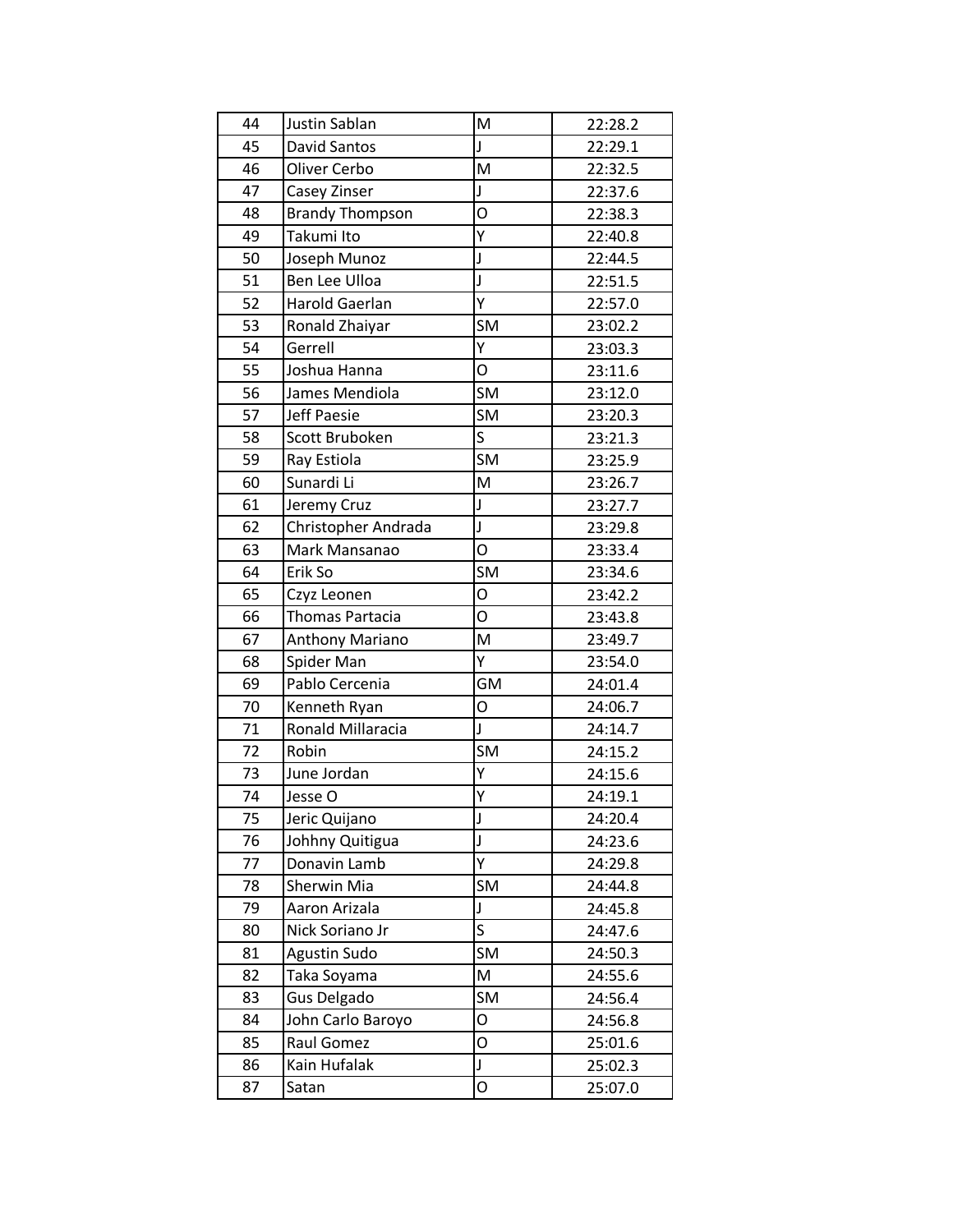| 88  | Otomig D              | M            | 25:07.6 |
|-----|-----------------------|--------------|---------|
| 89  | Devin Alvarez         | Y            | 25:10.9 |
| 90  | Mike Evaristo         | S            | 25:21.2 |
| 91  | Shawn Alvarez         | <b>SM</b>    | 25:25.0 |
| 92  | Logan Campbell        | Υ            | 25:28.1 |
| 93  | Joseto Leasiolagi     | O            | 25:28.7 |
| 94  | <b>Nolan Paras</b>    | $\mathsf{J}$ | 25:31.2 |
| 95  | Jeremy Del Castillo   | J            | 25:34.1 |
| 96  | David Marutani        | <b>SM</b>    | 25:36.0 |
| 97  | Christian Lumanog     | J            | 25:37.4 |
| 98  | <b>GMAN</b>           | SM           | 25:42.0 |
| 99  | Larsen                | M            | 25:46.9 |
| 100 | Robert Chaisman       | <b>SM</b>    | 25:55.1 |
| 101 | Jaime Orteda          | M            | 26:02.3 |
| 102 | Daryl Nocheffry       | O            | 26:04.2 |
| 103 | Ronald Arciaga        | SM           | 26:08.7 |
| 104 | Kim                   | <b>SM</b>    | 26:13.2 |
| 105 | Rene Pedernal         | M            | 26:14.1 |
| 106 | <b>Kaz Palomo</b>     | O            | 26:21.9 |
| 107 | Edgar C               | M            | 26:23.6 |
| 108 | Ador                  | S            | 26:24.6 |
| 109 | Valentino Quintanilla | Ý            | 26:28.3 |
| 110 | Atsumasa Hanaka       | M            | 26:29.6 |
| 111 | Leo Mapa              | M            | 26:31.4 |
| 112 | Jun Baysa             | M            | 26:32.3 |
| 113 | Jerry Andrada         | S            | 26:33.2 |
| 114 | Joshua Desingano      | Y            | 26:33.7 |
| 115 | Josiah Lanuza         | J            | 26:35.5 |
| 116 | John Mafnas           | M            | 26:37.2 |
| 117 | Jason F               | O            | 26:37.9 |
| 118 | Mario Sauceda         | SM           | 26:47.1 |
| 119 | Ari                   | <b>SM</b>    | 26:51.6 |
| 120 | No Name               | Y            | 26:53.7 |
| 121 | Alex Aguero           | J            | 26:57.4 |
| 122 | Rodolfo Gasal         | <b>SM</b>    | 27:02.5 |
| 123 | Paul Perez            | M            | 27:04.8 |
| 124 | Isaiah O'Mara         | $\mathsf J$  | 27:06.5 |
| 125 | <b>Rowell Reyes</b>   | M            | 27:07.8 |
| 126 | Kyle Miner            | J            | 27:08.8 |
| 127 | Mike Carino           | M            | 27:09.3 |
| 128 | <b>Desmond Rowe</b>   | O            | 27:11.3 |
| 129 | Kevin Dema Ala        | J            | 27:16.7 |
| 130 | Rodel Ramos           | M            | 27:26.7 |
| 131 | Franzyano Fran 2      | Υ            | 27:27.8 |
|     |                       |              |         |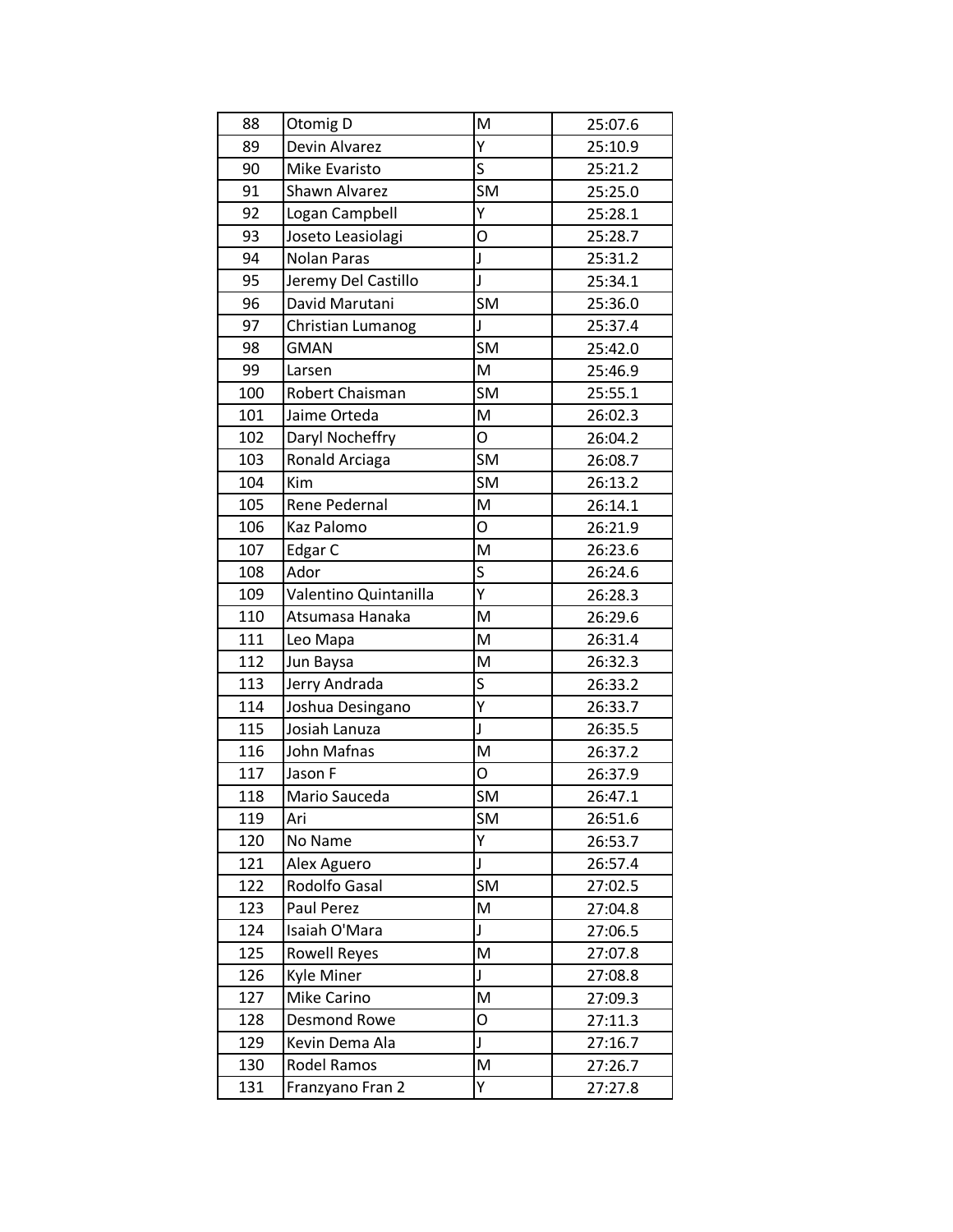| 132 | Nicholas Fele         | Υ         | 27:33.3 |
|-----|-----------------------|-----------|---------|
| 133 | Lance Owen            | M         | 27:33.9 |
| 134 | Ryan Leo Guererro     | O         | 27:34.4 |
| 135 | <b>Rey Gabe</b>       | <b>SM</b> | 27:40.5 |
| 136 | Jay Sablan            | SM        | 27:42.4 |
| 137 | <b>Grant Mellil</b>   | M         | 27:50.7 |
| 138 | Jordan                | Y         | 27:53.7 |
| 139 | Wade                  | <b>SM</b> | 27:54.6 |
| 140 | <b>Adriano Cruz</b>   | J         | 27:55.1 |
| 141 | <b>Richard Castro</b> | Ý         | 28:00.2 |
| 142 | Joe Buliwer           | Manamko   | 28:08.8 |
| 143 | No Name               | J         | 28:09.7 |
| 144 | Nicolas Limticue      | J         | 28:16.1 |
| 145 | Sammy L               | M         | 28:18.1 |
| 146 | Alex Soto             | S         | 28:24.2 |
| 147 | Marvin C              | J         | 28:28.9 |
| 148 | Paul Reyo             | O         | 28:30.8 |
| 149 | Harley Owen           | J         | 28:41.1 |
| 150 | Clint Jayme           | SM        | 28:42.3 |
| 151 | Hero                  | J         | 28:46.0 |
| 152 | Joe Diaz              | SM        | 28:46.5 |
| 153 | Franklin Perez        | J         | 28:47.2 |
| 154 | <b>Bruce Burne</b>    | <b>SM</b> | 28:50.5 |
| 155 | Evan                  | Υ         | 28:51.5 |
| 156 | David Shawn           | O         | 28:53.5 |
| 157 | Wonder                | M         | 28:54.9 |
| 158 | Joshua                | Y         | 28:58.4 |
| 159 | Curris Kelleio        | O         | 28:58.8 |
| 160 | Jhun Mas              | M         | 29:00.2 |
| 161 | Dan Alquisa           | M         | 29:02.6 |
| 162 | Zohau Stekely         | S         | 29:08.9 |
| 163 | Joe Pangelina         | M         | 29:10.0 |
| 164 | <b>Brusatan</b>       | M         | 29:12.3 |
| 165 | Wayne Taitagio        | O         | 29:16.3 |
| 166 | J Quinata             | O         | 29:16.9 |
| 167 | <b>Ben Hope</b>       | SM        | 29:17.2 |
| 168 | Marcuz Rollos         | SM        | 29:19.1 |
| 169 | Minoro Kumeta         | S         | 29:22.2 |
| 170 | Ruben Milaya Jr       | O         | 29:25.1 |
| 171 | Ryan Nopalan          | SM        | 29:37.9 |
| 172 | Jaiden Condane        | Υ         | 29:50.0 |
| 173 | Joey Femessey         | SM        | 29:51.3 |
| 174 | Eli Pineiro III       | SM        | 30:13.3 |
| 175 | Jason Pallama         | 0         | 30:15.8 |
|     |                       |           |         |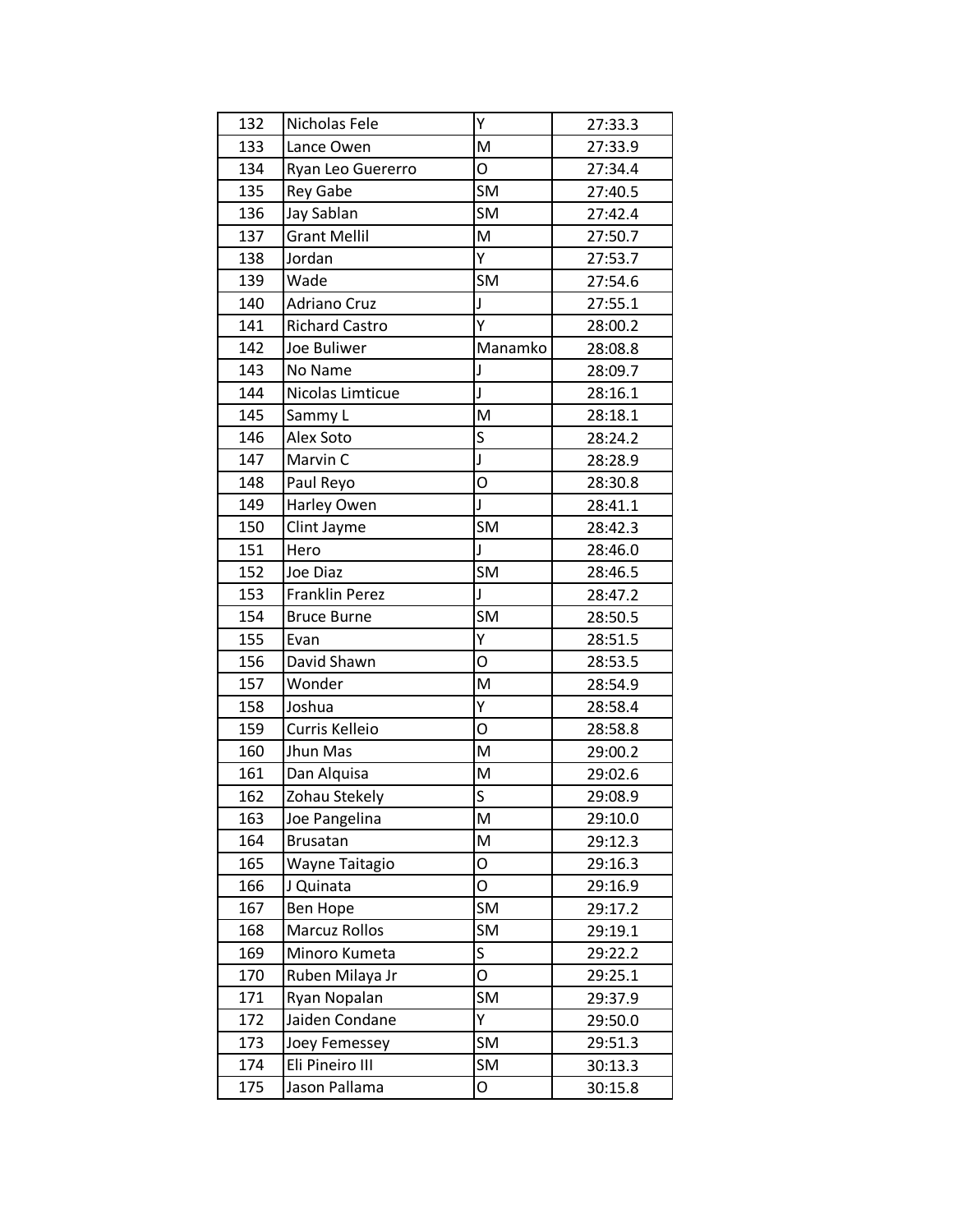| 176 | Shirato                 | <b>SM</b> | 30:18.8 |
|-----|-------------------------|-----------|---------|
| 177 | <b>Rhys Yu</b>          | O         | 30:19.5 |
| 178 | Jayvee Andrada          | J         | 30:29.4 |
| 179 | Eric Manibusan          | O         | 30:29.9 |
| 180 | Jim Murphy              | <b>GM</b> | 30:30.8 |
| 181 | Fire                    | O         | 30:43.4 |
| 182 | Fighter                 | O         | 30:44.9 |
| 183 | <b>Richard Yu</b>       | S         | 30:47.8 |
| 184 | <b>Bryan Celis</b>      | <b>SM</b> | 30:52.4 |
| 185 | John Guerrero           | S         | 30:53.5 |
| 186 | Superman                | <b>SM</b> | 30:57.2 |
| 187 | <b>Tony Diaz</b>        | <b>SM</b> | 31:00.1 |
| 188 | Matt Bamba              | J         | 31:08.0 |
| 189 | Gino Prundo             | M         | 31:17.0 |
| 190 | John A                  | M         | 31:18.1 |
| 191 | Kaito Atsuta            | Υ         | 31:48.5 |
| 192 | <b>JM Santos</b>        | J         | 31:49.4 |
| 193 | Larence Sugatan         | Υ         | 31:51.0 |
| 194 | <b>Edward Pangelian</b> | S         | 31:51.4 |
| 195 | Nathan Paras            | Ý         | 31:54.2 |
| 196 | Mark Bato               | O         | 31:54.6 |
| 197 | Errol Torregano         | <b>SM</b> | 32:06.6 |
| 198 | No Name                 | Υ         | 32:11.1 |
| 199 | Yues                    | J         | 32:12.3 |
| 200 | ASN                     | M         | 32:13.2 |
| 201 | <b>Jack Sanchez</b>     | Υ         | 32:21.3 |
| 202 | Jeofry G                | J         | 32:22.4 |
| 203 | Michael Lupola          | J         | 32:28.7 |
| 204 | Eric Redina             | O         | 32:33.9 |
| 205 | <b>Bida Jeff</b>        | O         | 32:37.5 |
| 206 | Angelo Dela Cruz        | O         | 32:40.5 |
| 207 | Ethan SD                | Υ         | 32:41.5 |
| 208 | <b>Richard Anderson</b> | SM        | 32:42.6 |
| 209 | C Mafnas                | <b>SM</b> | 32:45.0 |
| 210 | Diru Montallo           | SM        | 32:50.5 |
| 211 | Mark Rivera             | O         | 32:53.4 |
| 212 | Jon Meno                | J         | 32:56.3 |
| 213 | No Name                 | GM        | 32:57.1 |
| 214 | Ralpl Terlaje           | S         | 32:58.5 |
| 215 | Adam Pangelinan         | J         | 32:59.1 |
| 216 | Adam Sablan             | Υ         | 33:09.6 |
| 217 | P Chaco                 | M         | 33:14.3 |
|     |                         |           |         |
| 218 | Anthony Olchonda        | Ţ         | 33:17.0 |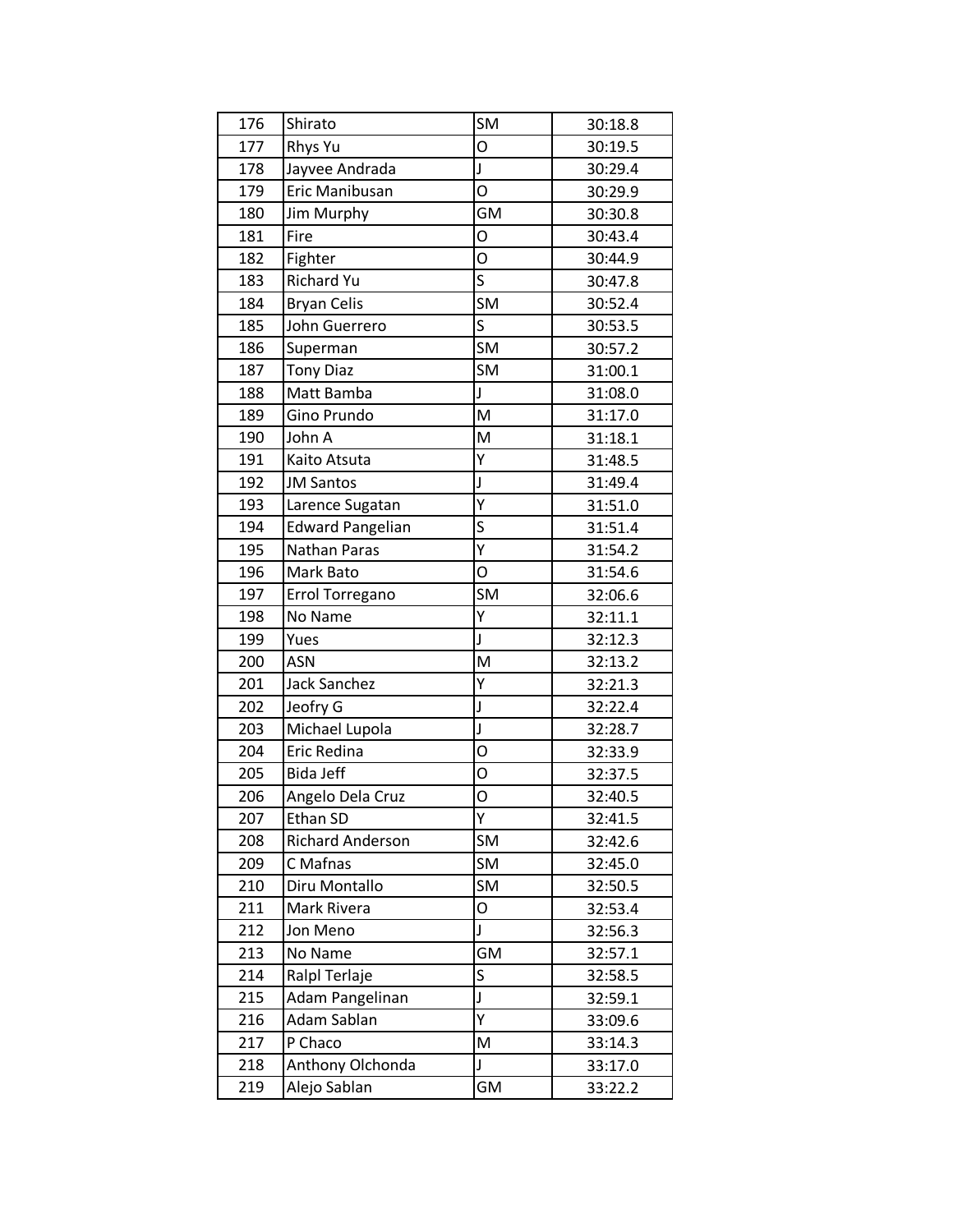| 220 | <b>Eric Mattson</b>      | O  | 33:24.0 |
|-----|--------------------------|----|---------|
| 221 | Sean McManus             | J  | 33:25.1 |
| 222 | Ryan Roman               | SM | 33:28.1 |
| 223 | <b>Reginald Diaz</b>     | SM | 33:34.2 |
| 224 | Robin Dalmacio           | J  | 33:36.8 |
| 225 | Anton                    | Υ  | 33:38.3 |
| 226 | Joel Aranas              | M  | 33:38.9 |
| 227 | Jovy L                   | M  | 33:39.4 |
| 228 | Mike Beller              | O  | 33:41.4 |
| 229 | John Doe                 | O  | 33:43.5 |
| 230 | <b>Rey Concepcion</b>    | O  | 33:44.0 |
| 231 | Jermy Mc Murray          | J  | 33:46.0 |
| 232 | Michael Espinosa         | SM | 33:47.5 |
| 233 | Ralf Espinosa            | Y  | 33:48.3 |
| 234 | Joe Cruz                 | S  | 33:49.1 |
| 235 | Peter Paul Camp          | J  | 33:57.0 |
| 236 | Joey Pangelinan          | Ý  | 34:05.8 |
| 237 | Rico                     | Υ  | 34:10.2 |
| 238 | <b>Wendell Rodera</b>    | M  | 34:20.1 |
| 239 | Alfred LG                | M  | 34:21.9 |
| 240 | Danielle Lacupu          | J  | 34:22.5 |
| 241 | Jhay Borja               | O  | 34:23.1 |
| 242 | Alex Shinohara           | J  | 34:25.8 |
| 243 | <b>Brian Martin</b>      | O  | 34:30.1 |
| 244 | <b>Mason Santos</b>      | J  | 34:32.8 |
| 245 | Jason Soliva             | O  | 34:44.5 |
| 246 | <b>Freddie Silveste</b>  | O  | 34:45.3 |
| 247 | Cahrlie Tenorio          | Υ  | 34:48.4 |
| 248 | Luis Rivera              | SM | 35:08.4 |
| 249 | Ed G                     | M  | 35:24.0 |
| 250 | <b>Bruce Long Nguyen</b> | J  | 35:31.5 |
| 251 | <b>Rowland Jones</b>     | J  | 35:33.9 |
| 252 | Collera Fernan           | M  | 35:37.3 |
| 253 | Md Anifun Rahmau         | SM | 35:41.6 |
| 254 | Tim Righetti             | GM | 35:44.6 |
| 255 | Jasper Danein            | J  | 35:49.7 |
| 256 | Jacklord                 | SM | 36:05.2 |
| 257 | Devin Quinata            | J  | 36:19.1 |
| 258 | Jomar Calumaya           | J  | 36:20.1 |
| 259 | Joe Santiago             | Ÿ  | 36:21.8 |
| 260 | Jonathan Avila           | SM | 36:23.9 |
| 261 | Justin Divera            | O  | 36:25.2 |
| 262 | Aldin Cruz               | SM | 36:27.5 |
| 263 | Ronald F                 | M  | 36:32.6 |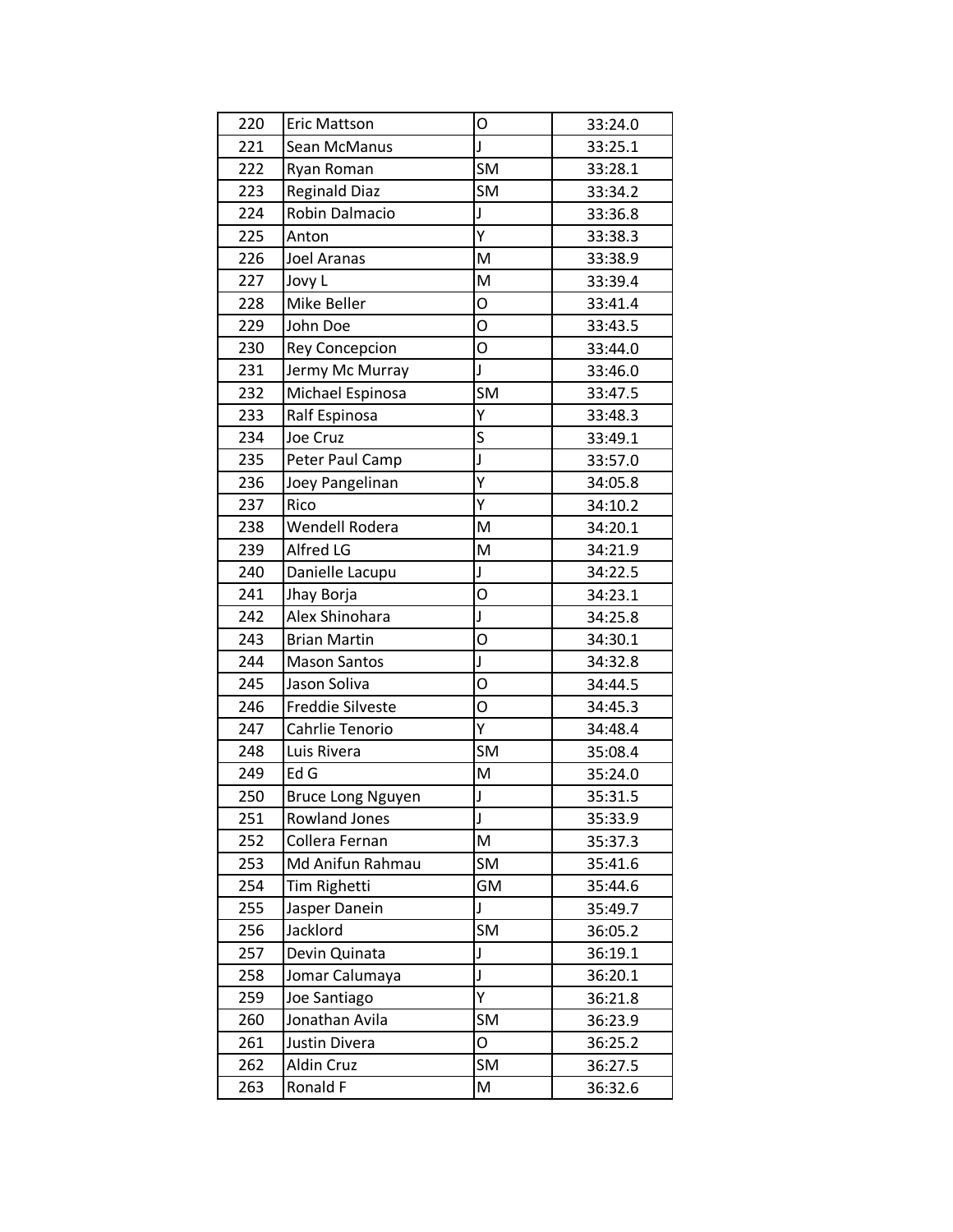| 264 | George Halley         | <b>SM</b>    | 36:44.1 |
|-----|-----------------------|--------------|---------|
| 265 | Sixto Quintanilla     | S            | 36:52.2 |
| 266 | Virgil Lodevico       | SM           | 37:02.4 |
| 267 | Van MacCabe           | Manamko      | 37:03.1 |
| 268 | Voltaire Salvador     | Ý            | 37:03.9 |
| 269 | Wilson Billimon       | J            | 37:05.0 |
| 270 | No Name               | Ý            | 37:07.9 |
| 271 | Chris Pordn           | O            | 37:09.5 |
| 272 | Philly Isaac          | <b>SM</b>    | 37:17.3 |
| 273 | Danny Harrel          | O            | 37:46.8 |
| 274 | No Name               | O            | 37:57.0 |
| 275 | Borgonia Armanob      | M            | 38:17.6 |
| 276 | Mark Joeffrey A       | <b>SM</b>    | 38:20.8 |
| 277 | No Name               | Υ            | 38:46.6 |
| 278 | Matthew Sablan        | $\mathsf{J}$ | 38:50.0 |
| 279 | Alvin Pangelinan      | <b>SM</b>    | 38:50.5 |
| 280 | Raja Saad             | <b>GM</b>    | 38:52.4 |
| 281 | Jose Cacayan          | M            | 38:53.5 |
| 282 | Jerome Alanano        | Y            | 38:55.3 |
| 283 | Eddie B               | <b>SM</b>    | 38:58.6 |
| 284 | Owen Lorzano          | M            | 39:15.4 |
| 285 | John Pantremono       | <b>SM</b>    | 39:21.7 |
| 286 | <b>Edward Cruz</b>    | M            | 39:37.6 |
| 287 | Joaquin Dela Cruz     | M            | 39:38.4 |
| 288 | <b>Gerald Toves</b>   | Y            | 39:41.0 |
| 289 | Marco Bumagat         | Y            | 39:43.1 |
| 290 | <b>Raymond Mafnas</b> | SM           | 39:50.4 |
| 291 | <b>Blake Mafnas</b>   | Υ            | 39:51.1 |
| 292 | <b>Willie Griva</b>   | M            | 39:59.5 |
| 293 | John Quitano          | Υ            | 40:05.7 |
| 294 | Rod De Castro         | M            | 40:08.1 |
| 295 | <b>Brian Meeks</b>    |              | 40:14.0 |
| 296 | Willie Yamamoto       | Manamko      | 40:17.4 |
| 297 | <b>Russ Brion</b>     | M            | 40:18.2 |
| 298 | Joel Valenzuella      | M            | 40:20.1 |
| 299 | Cery Terlaje          | J            | 40:22.3 |
| 300 | <b>Ed Bargas</b>      | <b>SM</b>    | 40:27.0 |
| 301 | Raviar Alfred         | Υ            | 40:31.2 |
| 302 | Zander Alfred         | Y            | 40:31.5 |
| 303 | Paul Alfred           | SM           | 40:32.1 |
| 304 | Paul Diaz             | O            | 40:35.0 |
| 305 | <b>Isaac Conner</b>   | O            | 40:40.3 |
| 306 | Michael A             | J            | 40:41.2 |
| 307 | Julius Fernando       | SM           | 40:43.4 |
|     |                       |              |         |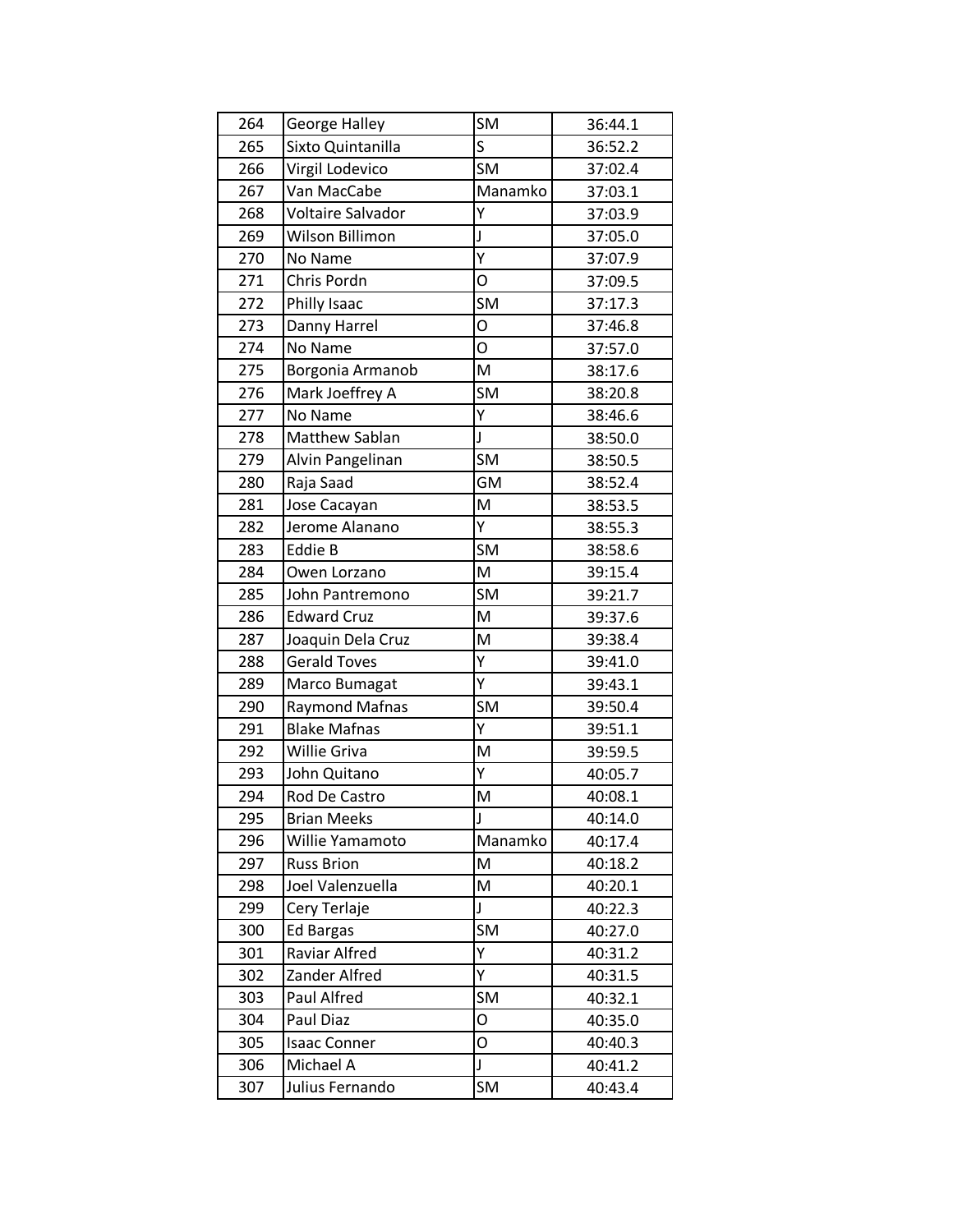| 308 | Stephen Evaristo        | SM          | 40:50.1 |
|-----|-------------------------|-------------|---------|
| 309 | <b>Edgard Waisse</b>    | Ý           | 41:07.6 |
| 310 | John Fonseca            | O           | 41:10.5 |
| 311 | Jesiah                  | Υ           | 41:12.1 |
| 312 | Micahel Andrada         | Y           | 41:14.6 |
| 313 | Raymond Rieta           | M           | 41:20.1 |
| 314 | <b>Brandy Bolduc</b>    | Y           | 41:20.6 |
| 315 | Dan Bolduc              | <b>SM</b>   | 41:27.0 |
| 316 | Ronnie Lawas            | O           | 41:27.7 |
| 317 | <b>Collin Perez</b>     | Y           | 41:28.3 |
| 318 | Paul Hatton             | Υ           | 41:32.1 |
| 319 | Kia Rohmani             | M           | 41:40.9 |
| 320 | Francis Moylan          | S           | 41:51.6 |
| 321 | <b>Guy Paradis</b>      | S           | 42:01.7 |
| 322 | Alfred S                | J           | 42:05.5 |
| 323 | Joe Quitano             | S           | 42:16.2 |
| 324 | <b>Rodd Mariege</b>     | J           | 42:40.2 |
| 325 | Michael Sazon           | M           | 42:52.6 |
| 326 | <b>Adam Wiltrout</b>    | O           | 43:00.3 |
| 327 | Mike Keske              | <b>SM</b>   | 43:33.9 |
| 328 | Lyle Cummings           | Manamko     | 43:46.2 |
| 329 | Raiko                   | Ý           | 43:57.7 |
| 330 | Ben Quenga              | M           | 44:09.8 |
| 331 | No Name                 | Υ           | 44:37.8 |
| 332 | Mike Pangelinan         | S           | 44:47.0 |
| 333 | Kentano Igawa           | M           | 44:48.4 |
| 334 | Isoe Hironoshin         | SM          | 44:49.8 |
| 335 | Anya Tuhmann            | Υ           | 44:56.2 |
| 336 | Jon Doe                 | Υ           | 45:06.1 |
| 337 | Ando Mark               | M           | 45:37.4 |
| 338 | <b>Arnold Hernandez</b> | M           | 45:57.0 |
| 339 | Crisostomo              | S           | 46:34.2 |
| 340 | Milo Moliri             | SM          | 46:55.6 |
| 341 | <b>Mental Health</b>    | S           | 47:26.2 |
| 342 | Alan                    | $\mathsf S$ | 48:14.6 |
| 343 | John G                  | SM          | 48:18.7 |
| 344 | Mark Arevalo            | J           | 48:46.6 |
| 345 | <b>Guz DeGuzman</b>     | M           | 48:55.5 |
| 346 | Aidan Aizala            | Y           | 49:48.1 |
| 347 | <b>Richard Libby</b>    | GM          | 50:16.4 |
| 348 | Clyde Andreas           | SM          | 50:25.8 |
| 349 | Ren                     | O           | 51:36.9 |
| 350 | Paciano                 | O           | 51:50.3 |
| 351 | Nathaniel Martinez      | J           | 53:12.4 |